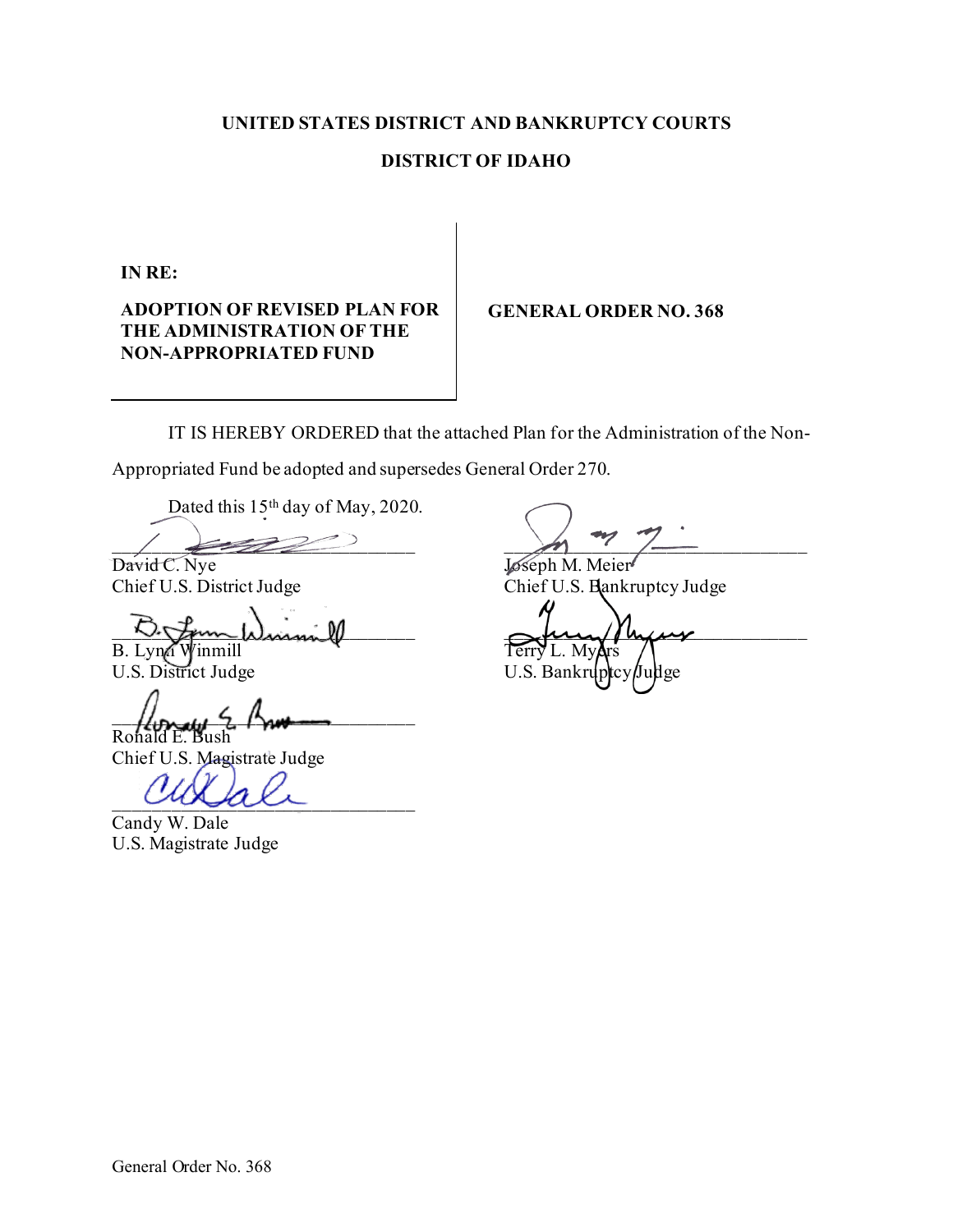## UNITED STATES DISTRICT AND BANKRUPTCY COURT DISTRICT OF IDAHO



Plan for the Administration of the Non-Appropriated Fund (Attorney Admissions Fund)

Adopted by the Court on May 15, 2020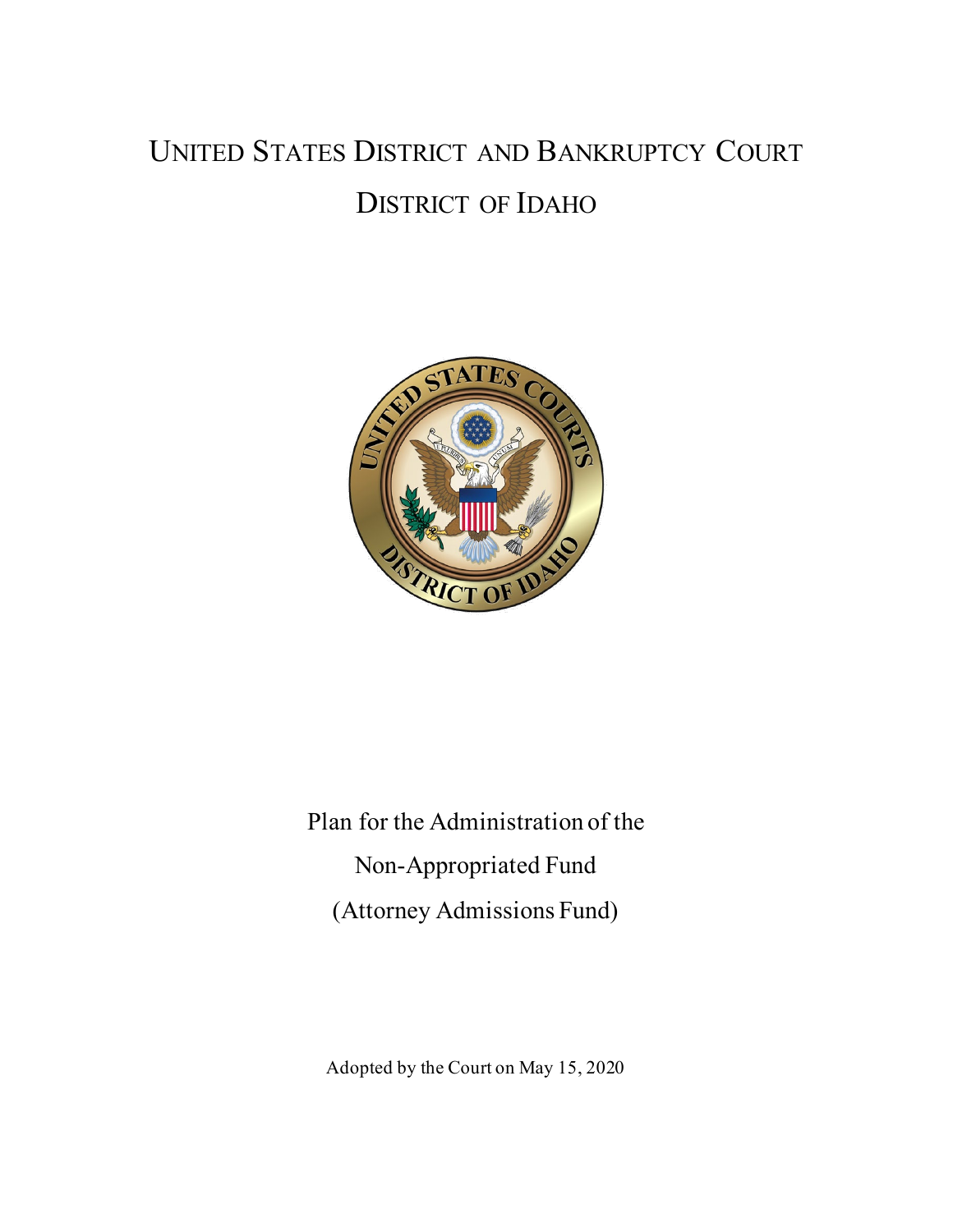# Table of Contents

| Section 1.03 Constraints on the Use of Attorney Admission Fund Monies  1 |  |
|--------------------------------------------------------------------------|--|
|                                                                          |  |
|                                                                          |  |
|                                                                          |  |
|                                                                          |  |
|                                                                          |  |
|                                                                          |  |
|                                                                          |  |
|                                                                          |  |
|                                                                          |  |
|                                                                          |  |
| Section 3.07 Final Accounting upon Change of Custodian of the Fund 6     |  |
|                                                                          |  |
|                                                                          |  |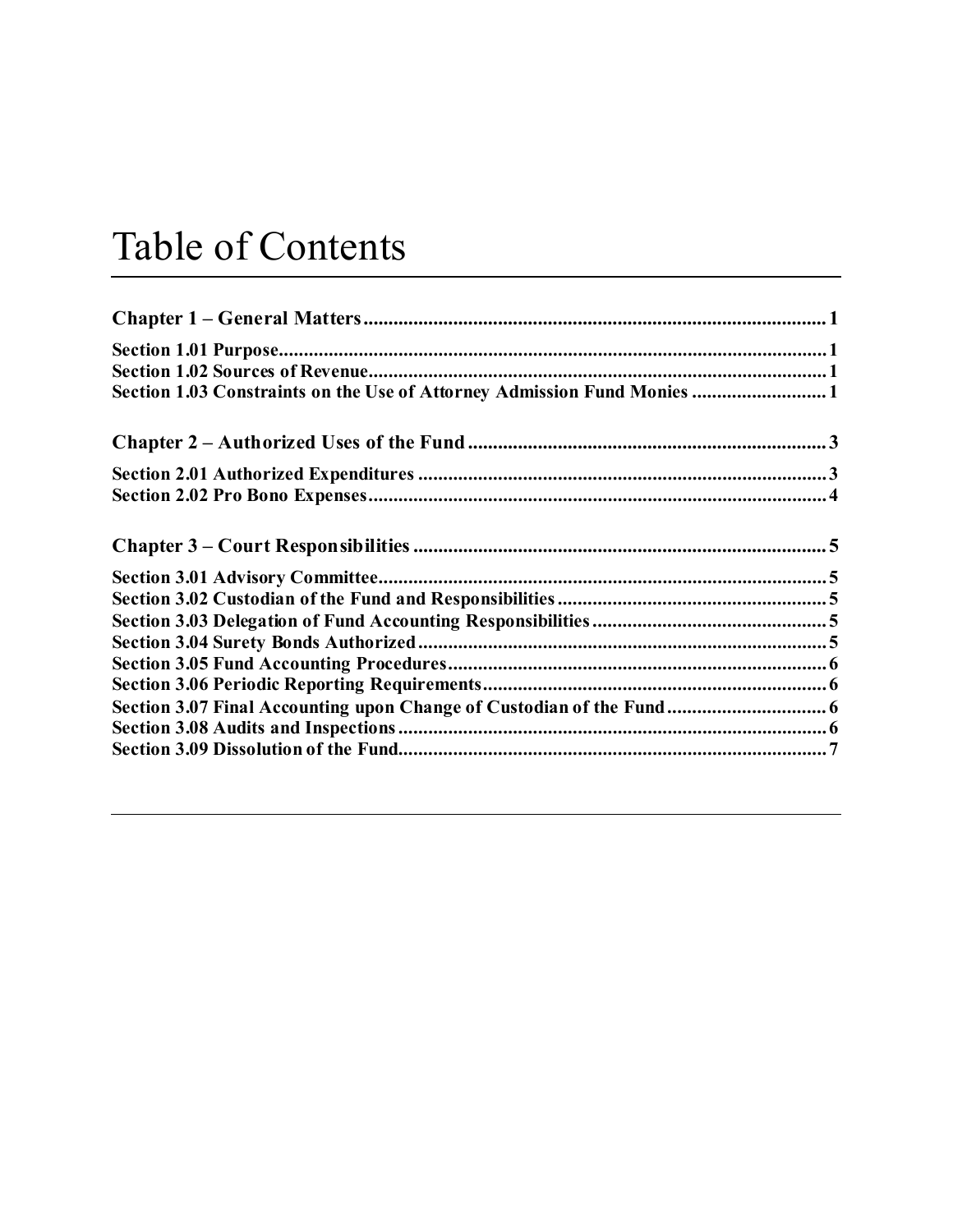#### **CHAPTER 1 – GENERAL MATTERS**

#### **Section 1.01 Purpose**

The United States District and Bankruptcy Courts (hereinafter "Court") have adopted this Attorney Admissions Fund Plan (the Plan) for the District of Idaho. The purpose of the Plan is to provide guidance for receipting, depositing, disbursing, and accounting for monies maintained in the Court's Non-Appropriated Fund (the Fund). This Plan supersedes the plan adopted in General Order 270.

#### **Section 1.02 Sources of Revenue**

- (a) Excess Attorney Admissions Fees: Pursuant to District Court Local Rule 83.4(f) and Local Bankruptcy Rule 9010.1(a) attorneys applying for admission to this Court will be required to pay a prescribed fee, in excess of the basic fee set by the Judicial Conference of the United States. This excess amount will be collected, deposited, and maintained by the Clerk of Court (hereinafter referred to as the Custodian of the Fund) as part of the Fund.
- (b) Pro Hac Vice Fees: Pursuant to District Court Local Rule 83.4(f) and Local Bankruptcy Rule 9010.1(d), attorneys applying for pro hac vice admission to this Court will be required to pay a prescribed fee. This amount will be collected, deposited, and maintained by the Custodian of the Fund as part of the Fund.
- (c) Other Sources of Income: The only other source of income for the Fund is any interest income accrued on the attorney admission fees.
- (d) Distribution of Fees: The details of how the attorney admission and pro hac vice fees will be distributed between the General Fund Receipt account, the filing fee established under 28 U.S.C § 1914, and the Fund will be set forth in a separate general order.

#### **Section 1.03 Constraints on the Use of Attorney Admission Fund Monies**

The following guidelines and principles apply to the administration of the Fund:

- (a) Receipt and Deposit of Monies: The Custodian of the Fund will receipt, deposit, and account for monies according to fiscal and accounting principles established in the most current version of the Attorney Admission Fund Guidelines (the Guidelines) adopted by the Judicial Conference of the United States (see Vol. 13, Chap. 12 of the Guide to Judiciary Policies, hereinafter referred to as the Guide).
- (b) Limitations on Deposits: (1) The Custodian of the Fund shall deposit all monies of the Fund only in federally insured banks or savings institutions. Whenever practical and feasible, all substantial sums should be deposited in interest-bearing accounts, government securities, or money market funds invested in government obligations, at the direction of the Board of Judges and Lawyer Representatives. (2) The Court shall avoid an unreasonable accumulation of attorney admission fees.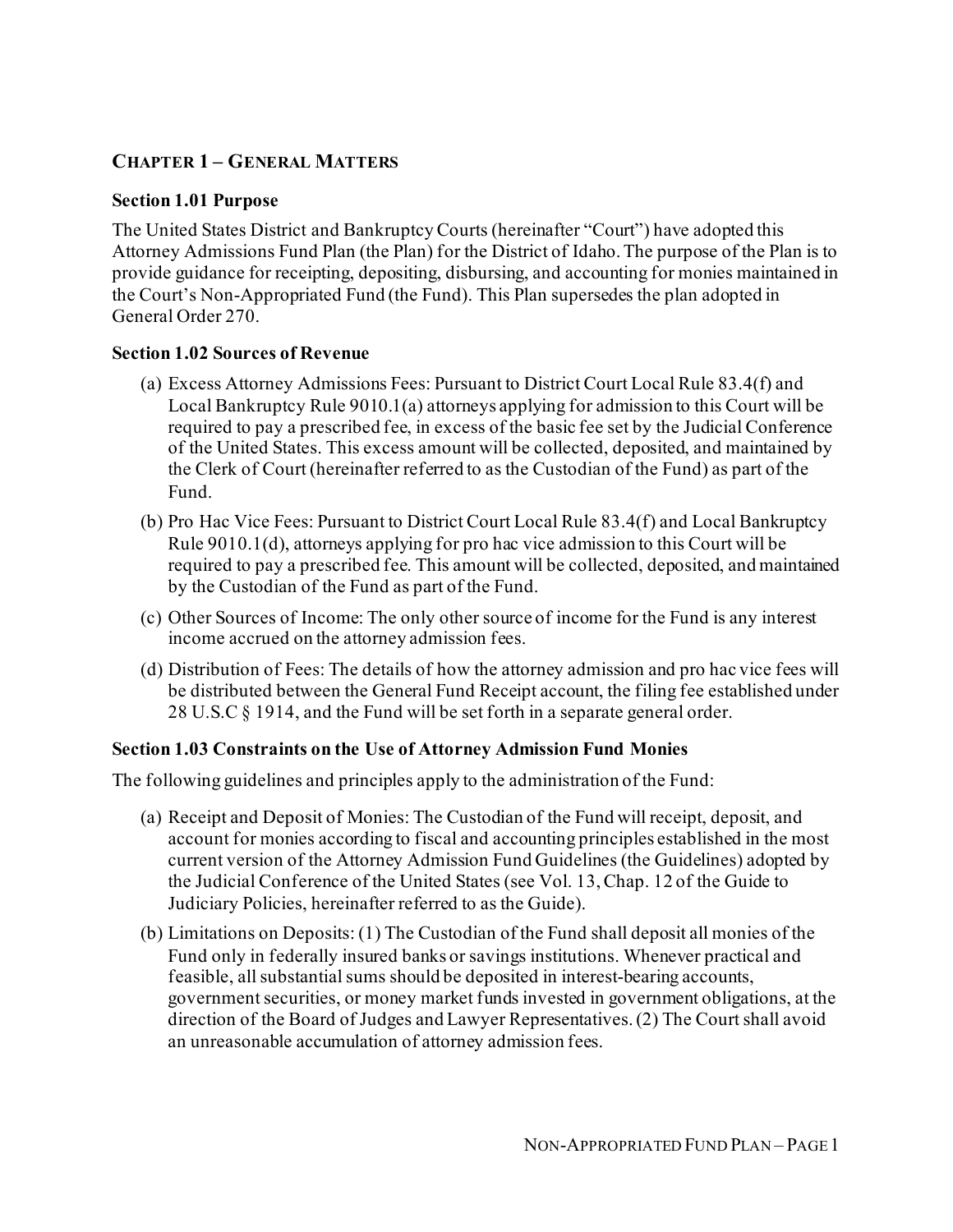- (c) Separation of Fund Receipts from Other Judiciary Accounts: Attorney admission funds shall be segregated from all other monies held in the custody of the Court.
- (d) Authorized Expenditures: Expenditures from the Fund are to be used for the benefit of the bench and bar in the administration of justice. Approval procedures for the Fund are as follows:
	- (1) Annual budget of anticipated expenses must be approved by majority vote of the Lawyer Representatives, Custodian of the Fund, and the Board of Judges.
	- (2) Community Grants must be submitted using the Court approved form and must be approved by majority vote of the Lawyer Representatives, Custodian of the Fund, and the Board of Judges.
	- (3) Other expenditures of the Fund must be submitted be approved by majority vote of the Lawyer Representatives, Custodian of the Fund, and the Chief District Judge or Chief Bankruptcy Judge.
	- (4) Expenditures to reimburse Lawyer Representatives for authorized travel or for Lawyer Representative awards must be approved by the Board of Judges and the Custodian of the Fund.
	- (5) Expenditures to reimburse the Custodian of the Fund must be approved by majority vote of the Lawyer Representatives, Chief Deputy of the Court, and the Chief District Judge or Chief Bankruptcy Judge.

After considering the recommendations of the Lawyer Representatives and/or the Board of Judges, the Chief District or Chief Bankruptcy Judge must enter an order authorizing all expenditures, except as provided in Section 2.02 "Pro Bono Expenses."

#### (e) Limitations on Expenditures:

(1) The Fund shall not be used to pay for goods or services for which appropriated funds may be legally used, even if the appropriated funds are exhausted or otherwise not available. Use of the Fund for any purpose for which appropriated funds may be legally used constitutes an impermissible augmentation of appropriations.

Exception for overtime utilities for unofficial court functions: Notwithstanding the rule against augmentation, the Fund may be used to pay for overtime utilities for unofficial court functions noted in Section 2.01.

- (2) The Fund shall not be used to supplement the salary of any court officer or employee, or other government official, or to provide a personal benefit to any judge or court employee, or his or her family member. A limited exception exists for the receipt of a *de minimis* personal benefit incidental to a proper expenditure from the Fund, e.g., meals, refreshments or hospitality items provided under section 2.01 of the Guide.
- (3) The Fund shall not be used to pay for official or personal travel by a judge or court employee or by his or her family member. A limited exception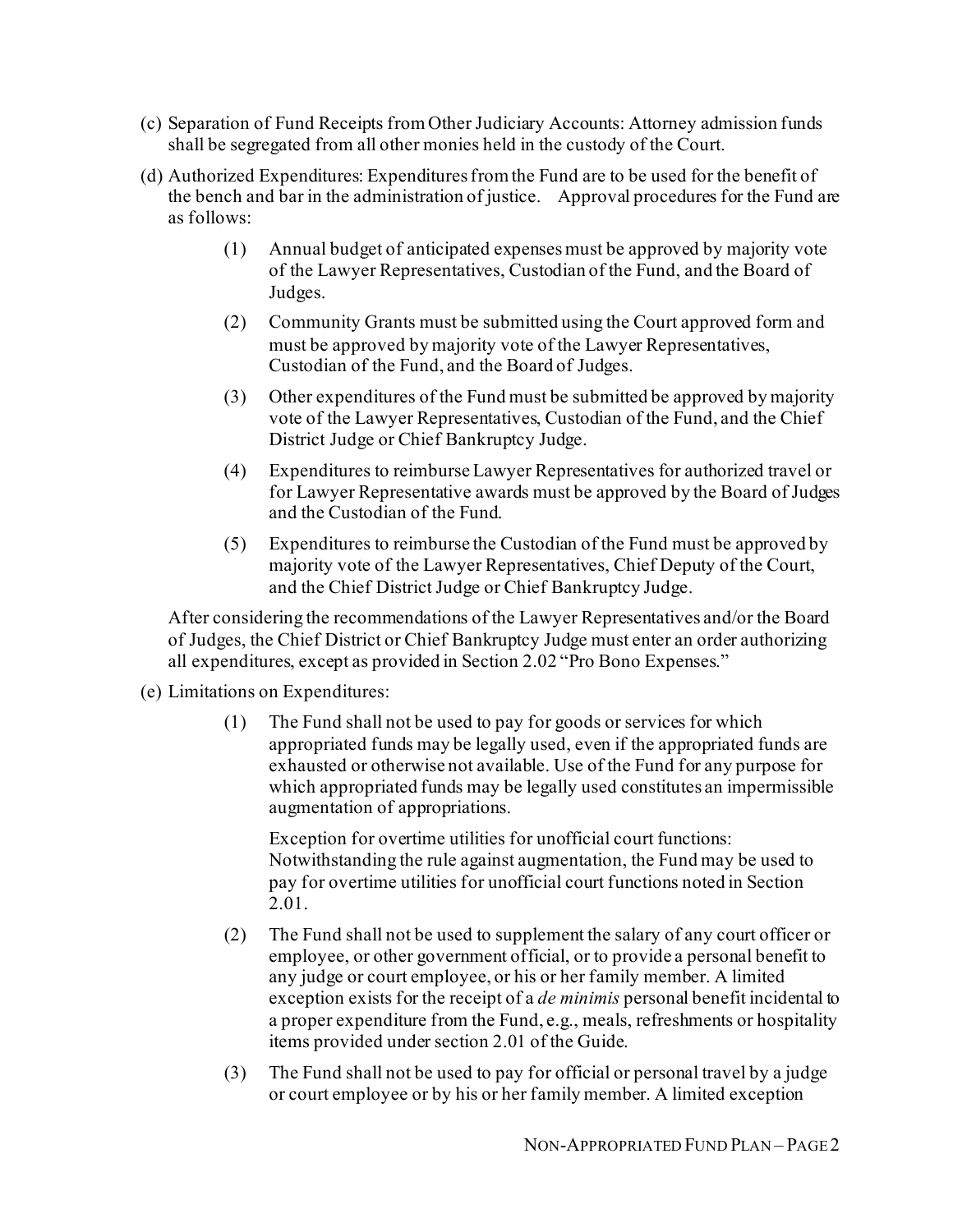exists that allows the Fund to be used to pay for local transportation of a judge or court employee to attend bench/bar events.

- (4) The Fund shall not be used to provide continuing legal education for any judge or employee of the Court.
- (5) The Fund shall not be used to pay for the printing of local rules.

#### **CHAPTER 2 – AUTHORIZED USES OF THE FUND**

#### **Section 2.01 Authorized Expenditures**

The District Court and Bankruptcy Courts shall use the Fund only for purposes to the benefit of the members of the bench and the bar in the administration of justice. Subject to the provisions of Section 1.03, examples of proper common uses of the Fund include but are not limited to the following activities:

- (a) **Ceremonies and Awards**: Expenses incurred for Attorney Admission ceremonies, Naturalization ceremonies, Interpreter testing and certification, awards for Lawyer Representatives, as well as other ceremonial occasions.
- (b) **Attorney Discipline Proceedings**: Including but not limited to expenses of investigating counsel for disciplinary enforcement, stenographers, meeting room rentals, postage, travel expenses and witness fees in disciplinary proceedings.
- (c) **Attorney Lounge Facilities**: Including expenses to furnish, equip, and operate attorney lounge facilities, e.g., furniture; photocopiers and fax machines; beverage supplies or services; microwave, refrigerator, and other appliances; and television, telephone, and Internet service.
- (d) **Auditing Fees**: Fees for services rendered by outside auditors or accountants in auditing the Fund.
- (e) **Cash Donations**: Following the procedures established by Section 1.03(d)(1-5), cash donations or community grants may be made to law-related educational or charitable organizations, such as a bar association, historical society, or law school, for purposes that advance the administration of justice.
- (f) **Judicial Conference Expenses**: Reimbursement to Lawyer Representatives for attendance at Judicial Conferences and other meetings scheduled by the District of Idaho or the Ninth Circuit Court of Appeals.
- (g) **Court Ceremonies**: Including expenses relating to judicial investitures, retirements, memorial or historical occasions, or other appropriate judicial or court-related proceedings, but only for expenses for which appropriated funds may not be used.
- (h) **District Meetings**: Including expenses of meetings such as the State/Federal judicial council luncheons and other meetings with members of the bar.
- (i) **Educational Outreach**: Including expenses to promote and assist area high schools participating in the events (i.e., mock trials).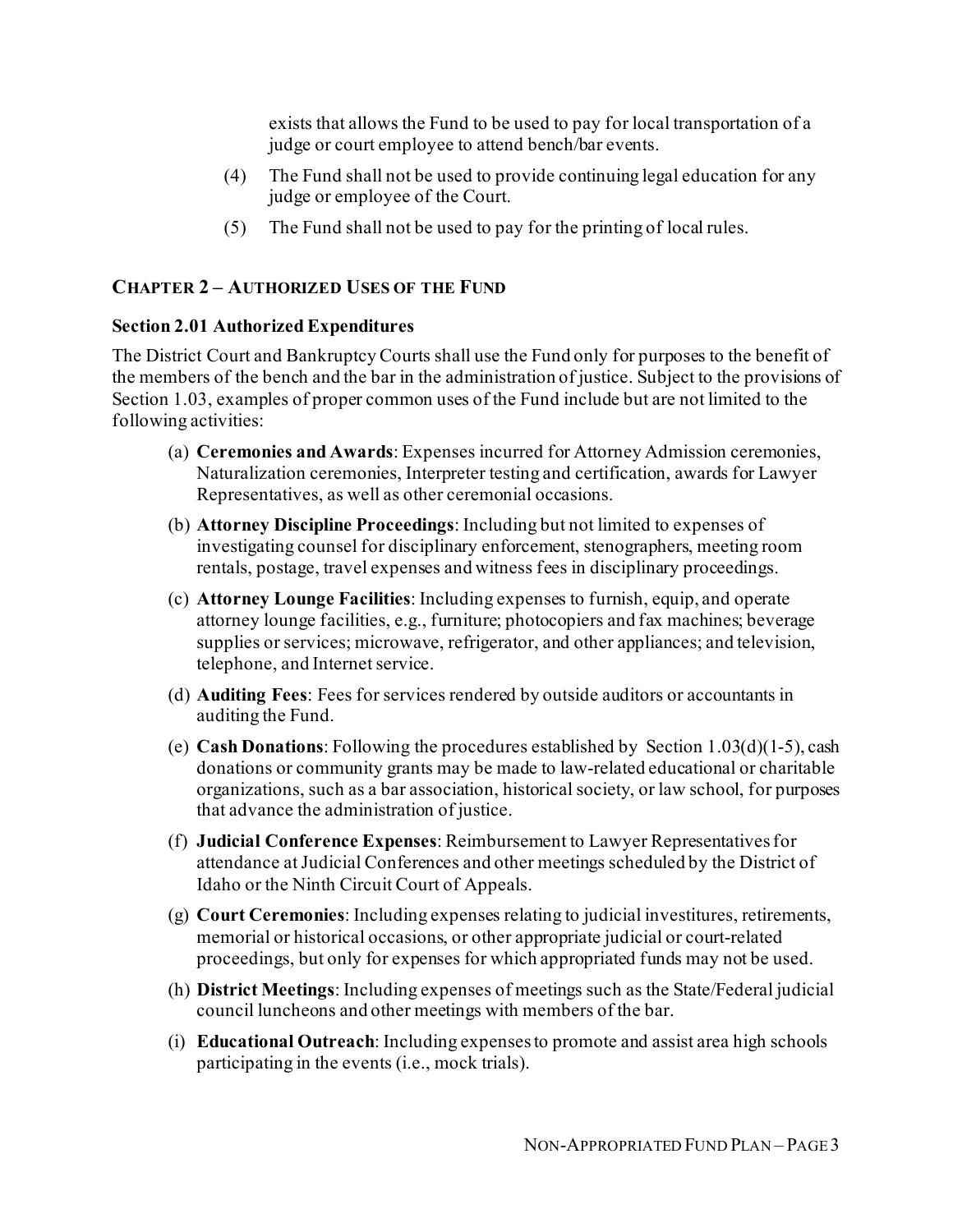- (j) **Historical Works**: Including expenses relating to the collection, restoration, preservation, and/or display of pictures, judicial portraits and photographs, oral histories, artwork, and other artifacts of historical significance.
- (k) **Hospitality Items**: Hospitality items (e.g., food, beverages, and mementos) for which appropriated funds may not be used.
- (l) **Overtime Utilities for Unofficial Court Functions**: For overtime utility expenses incurred for unofficial events and functions that benefit the bench and the bar in the administration of justice, such as receptions and other social events involving members of the Court and sponsored by a bar association; bench and bar associationtype meetings; other events of legal-related organizations or entities using courthouse space.
- (m)**Reimbursement to Jurors**: Reimbursement to jurors for lost or damaged personal property incident to their jury service, when compensation is not available from the United States under a statute such as the Federal Tort Claims Act.
- (n) **Surety Bonds**: Surety bonds for the Custodian of the Fund and designated deputy clerks, to cover only the monies in the Fund.
- (o) **Pro Bono Program**: The Pro Bono Program Plan sets a limit of \$1,500 per case to reimburse pro bono counsel for reasonable and necessary costs. If the case appears to have extraordinary need, and more than \$1,500 in costs is anticipated and warranted, pro bono counsel must request additional funds on the Budget Form for Out-Of-Pocket Funds (available on the court website), with a detailed explanation of why the additional costs are warranted, in advance of the expense being incurred. The cost fund covers out-of-pocket expenses such as process services, filing fees, expert consultations, witness fees, interpreter services, photographs, deposition costs, and other similar items. The cost fund does not cover copying services, internal photocopying or printing, or attorney fees.
- (p) **Other Authorized Purpose**: Any other purpose for which appropriated funds may not legally be used that will benefit the bench and the bar in the administration of justice.

#### **Section 2.02 Pro Bono Expenses**

In order to assist in the administration of justice, the Court authorizes funding for litigation costs incurred by attorneys, legal clinics, and law students appointed pursuant to the Pro Bono Program. Funds for the Program are allocated from the District's non-appropriated fund (attorney admission fund). The amount appropriated will not exceed twenty percent (20%) of the annual receipts, unless authorized by the Board of Judges and the Court's Lawyer Representatives. Continued funding each year is subject to their annual review and approval.

Pro Bono Program funds may be used for training of pro bono attorneys, reimbursement of reasonable expenses incurred by pro bono mediators or judges, or for other purposes that the Court determines will enhance the goal of creating, supporting, and maintaining the Program. Such reimbursement shall be administered consistent with General Order 351, adopted on September 26, 2019, or as amended.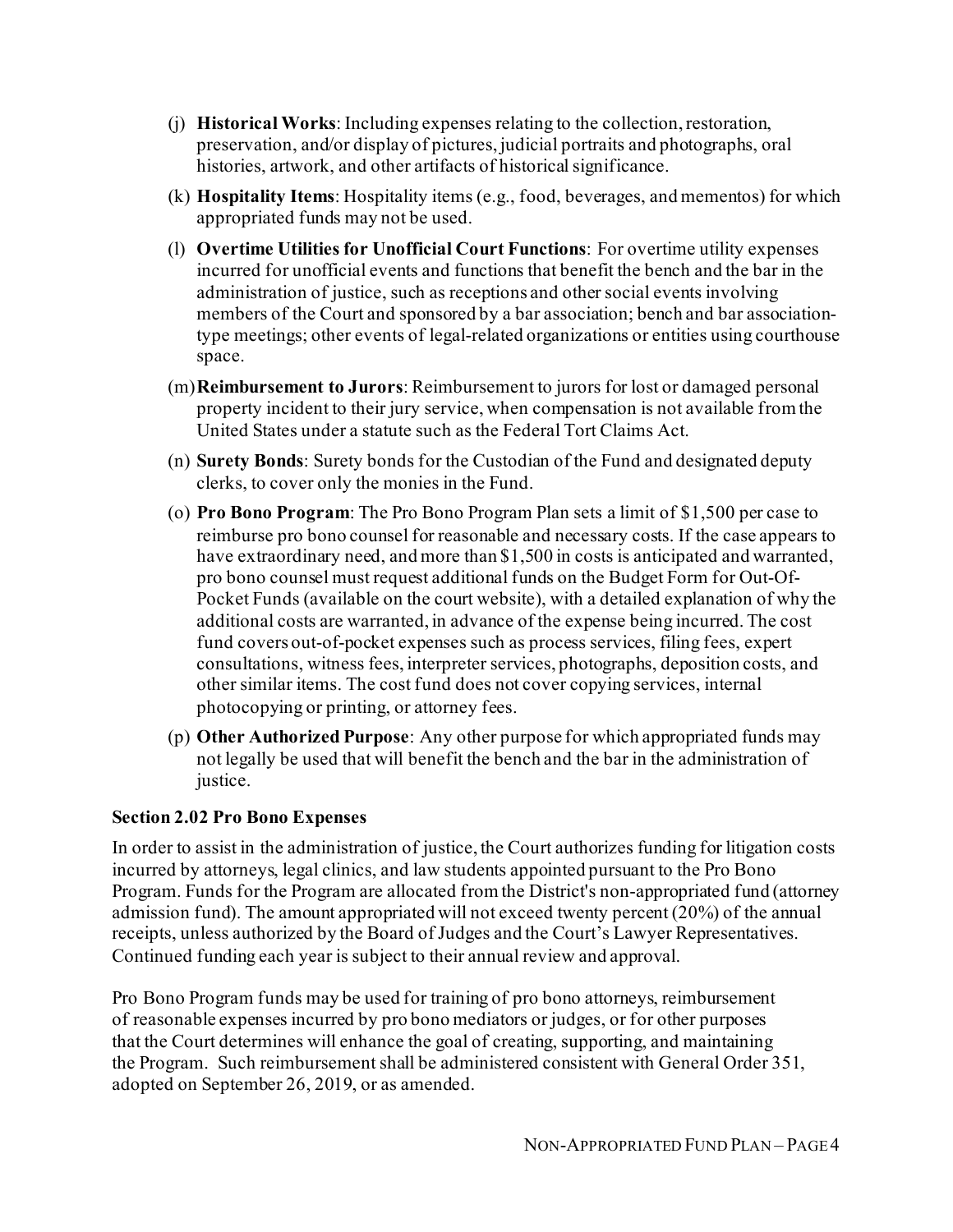#### **CHAPTER 3 – COURT RESPONSIBILITIES**

#### **Section 3.01 Advisory Committee**

The Board of Judges and Lawyer Representatives shall serve as the Advisory Committee on matters relating to the administration of the Fund. The duties and powers will include (a) oversight of the activities of the Custodian of the Fund, and (b) the recommendation, and approval of uses of the Fund.

#### **Section 3.02 Custodian of the Fund and Responsibilities**

The Custodian of the Fund is responsible for receiving, safeguarding, depositing, investing, disbursing, and accounting for all monies in the Fund according to any pertinent laws. The Custodian of the Fund shall invest funds in excess of immediate needs in appropriate interestbearing accounts at the direction of the Court or the Advisory Committee.

A list of responsibilities and duties (may include but are not limited to the following):

- (a) Receive, safeguard, deposit, disburse, and account for, in accordance with law, this Plan, and the Advisory Committee, all funds collected under the Source of Funds section of this Plan.
- (b) Secure a bond, if required by the Court, to be paid for from the assets of the Fund.
- (c) Establish a checking and deposit account and an accounting system for the Fund and maintain proper records of receipts and disbursements.
- (d) Ensure that a financial statement and operating report is prepared quarterly.
- (e) Invest monies from the Fund with the approval of the Advisory Committee in accordance with this Plan.
- (f) Sign checks drawn on the Fund or designate an individual to sign checks approved by the Chief District and/or Chief Bankruptcy Judge or other Judicial Officers.
- (g) Keep records and minutes of Advisory Committee meetings regarding votes and approval topics relating to the Fund.
- (h) Perform such other duties as Court may direct.

#### **Section 3.03 Delegation of Fund Accounting Responsibilities**

The Custodian of the Fund may delegate fund accounting and reporting responsibilities to any authorized deputy clerk.

#### **Section 3.04 Surety Bonds Authorized**

The Custodian of the Fund may recommend, and the Advisory Committee may authorize payment for surety bonds for the Custodian of the Fund, and any authorized deputy clerk up to the amount of monies held by the Fund.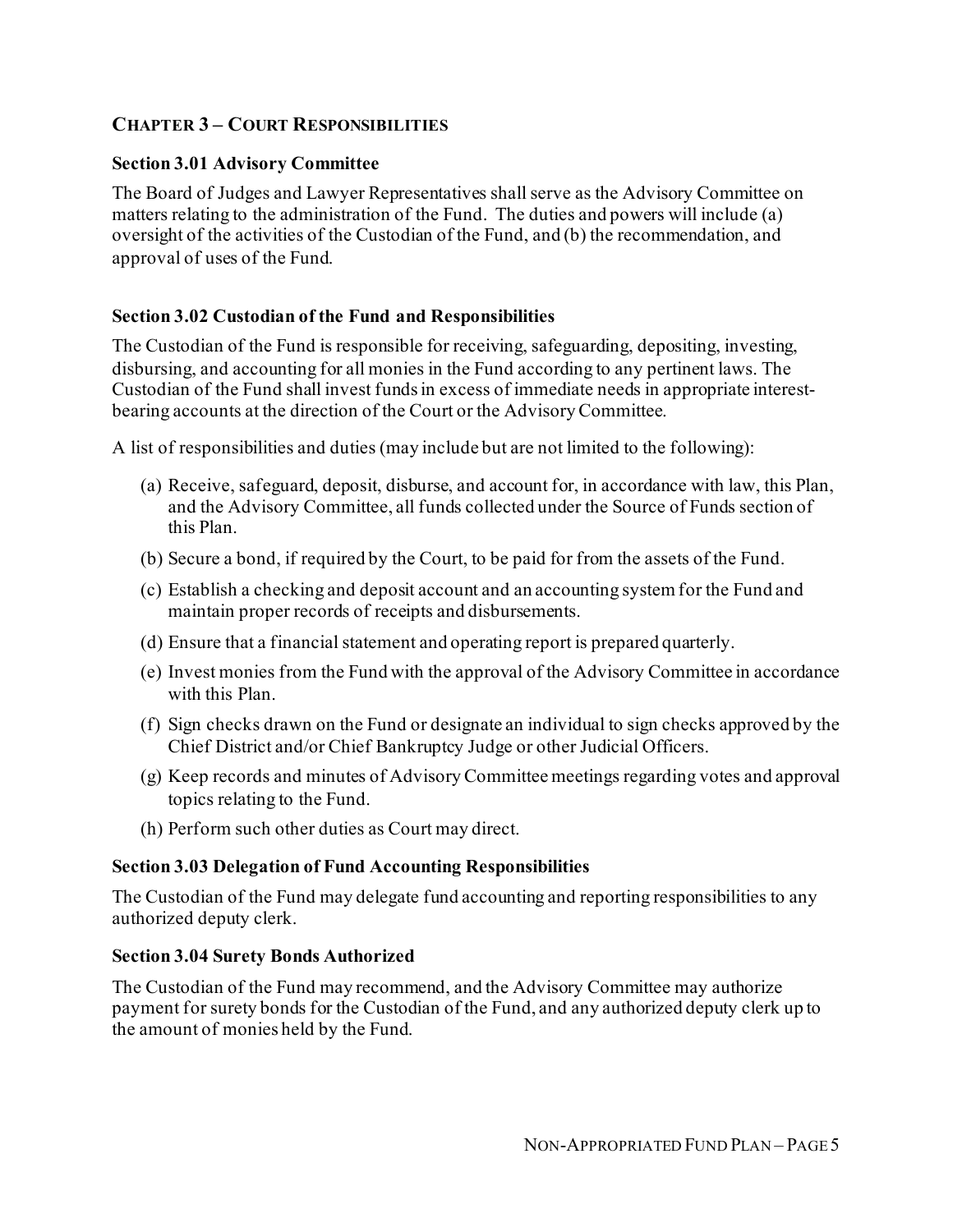#### **Section 3.05 Fund Accounting Procedures**

The Custodian of the Fund shall establish appropriate accounting and internal control procedures to administer the Fund and shall maintain records of all receipts, disbursements, and other significant activities relating to the Fund.

#### **Section 3.06 Periodic Reporting Requirements**

- (a) Reports: The Custodian of the Fund will provide the Chief District and Chief Bankruptcy Judges with monthly balance statements and activity reports. The Custodian of the Fund will provide the Advisory Committee with quarterly balance statements and activity reports.
- (b) Annual Report: By January 31 of each following year, the Custodian of the Fund will prepare an annual report for the Chief District and Chief Bankruptcy Judges and the Advisory Committee, detailing the Fund activity for the previous calendar year (covering the 12-month period from January 1 – December 31 of the prior year).
- (c) Content of Reports: The above reports must include:(1) beginning balance of assets; (2) revenue during reporting period (collections and investments); (3) disbursements during reporting period; (4) ending balance of assets (bank balances and undeposited collections); (5) obligations, accounts payable or known future expenditures; and (6) available balance.
- (d) Certification of Reports: The Custodian of the Fund, shall certify the statements and reports accurately present the financial condition of the Fund.

#### **Section 3.07 Final Accounting upon Change of Custodian of the Fund**

- (a) Final Audit: Before the departure of a Custodian of the Fund, the Chief Judges may order that an exit audit be conducted to verify the financial status and condition of the Fund. Upon completion, the outgoing Custodian of the Fund will verify the exit audit and statement attesting to the assets, liabilities, obligations, and financial condition of the Fund at the time of transfer to a new Custodian of the Fund.
- (b) Acceptance of Custodial Responsibility: Upon receipt of the exit audit and financial statement, and after verifying the financial condition of the Fund, the successor Custodian of the Fund will file in the records of the Fund, a letter accepting custodial responsibility for all monies and accounts associated with the Fund.

#### **Section 3.08 Audits and Inspections**

- (a) Regular Audits: The Fund is subject to audit by the Administrative Office of the United States Courts and shall be included in the Court's annual internal audits.
- (b) Additional Audits: If the Advisory Committee determines that additional audits are necessary, or appropriate, the Chief Judges may request an audit and use monies in the Fund to contract for services with an outside auditor or other disinterested person.
- (c) Written Results of Audits: The Custodian of the Fund shall provide written audit reports to the Chief Judges and the Advisory Committee. Reports may be made available, upon written request, to any attorney admitted pursuant to District Court Local Rule 83.4(f)